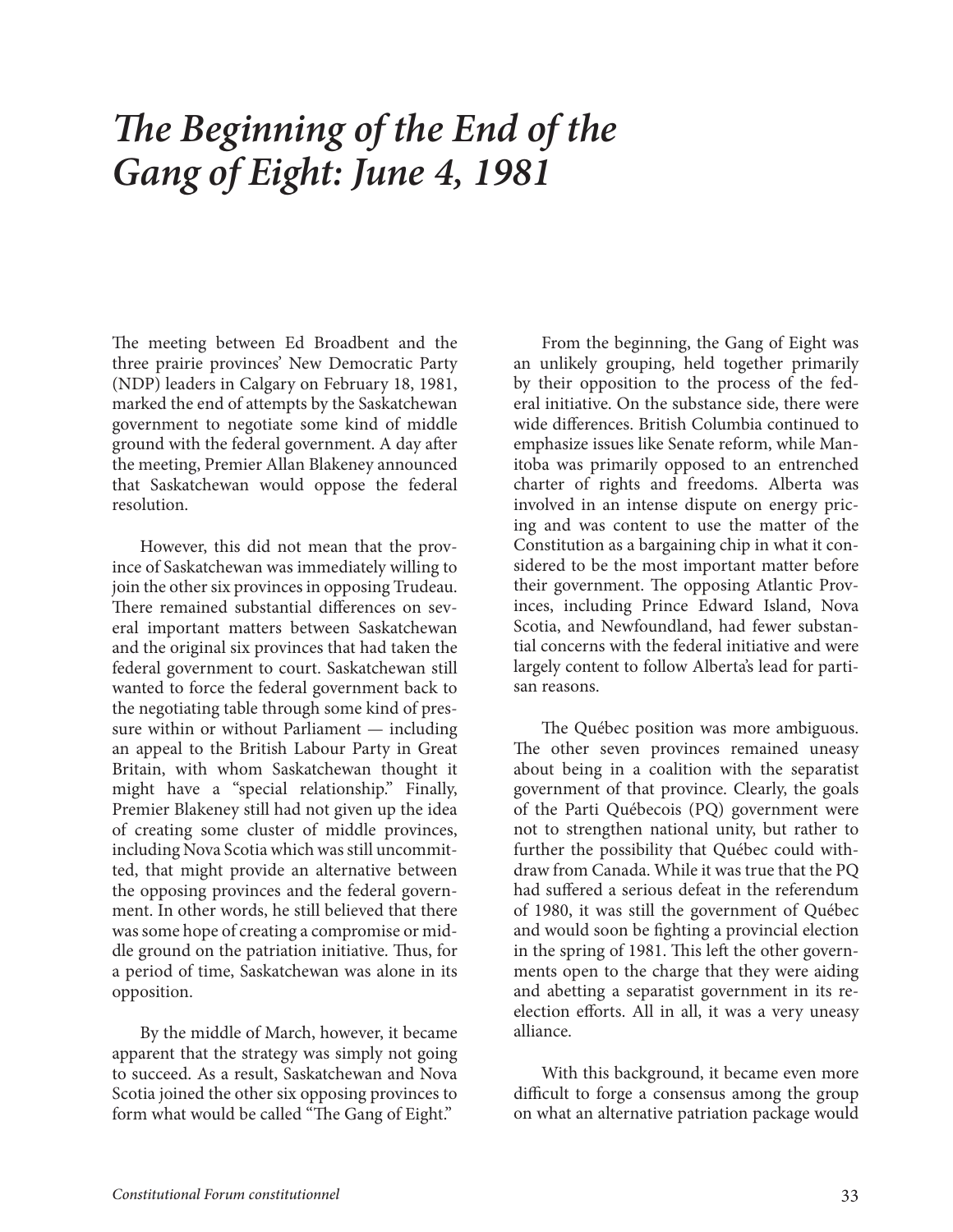look like. For its part, the government of Québec wanted a minimalist package with patriation and possibly an amending formula. They were intent on ensuring that the Trudeau initiative would be the focus of the provincial election campaign in March and April. A provincial alternative package would not only be difficult to achieve but could divert attention away from the perceived high-handedness of the Trudeau government in Ottawa.

Thus, Québec entered the negotiations about a consensus package with two important goals. The first, and most important, was to delay any package until after the provincial election. The second, depending on the outcome of the election, was to ensure that any provincial initiative did not frustrate the long term goals of the nationalist movement in Québec. This was a tricky balancing act, but the Lévesque government was quite successful in both objectives.

It was not an easy path, however, as Sheppard and Valpy said in their book:

Having Blakeney and Buchanan as part of the group added new momentum but also disrupted the understandings that have been formed, since they, along with Bennett, represented a kind of soft center, more willing to compromise than the others. As the only NDP government present, Saskatchewan was at pains to march to its own tune, so the alliance became fraught with further strains and jealousies. Blakeney's pan-Canadianism and Romanow's media star status were irksome to some of the eight's entourage; since the Regina bureaucracy was one of the best in the country, Blakeney and his staff generally came to meetings with their homework done, and a batch of new proposals up their sleeves (the latter was a particular irritant to Québec). In the hotel corridor throughout the summer following their re-election, Québec's Morin and Claude Charon were quietly denouncing Saskatchewan. "Last on, first off," they told reporters privately.<sup>1</sup>

During late February and throughout most of March, ministers and officials from the eight provinces attempted to forge an alternative package. When it became apparent that Alberta was in favour of the tactic, Québec was forced to negotiate, despite being involved in an election campaign.

For Québec, one of the major stumbling blocks was the amending formula. Along with Ontario, Québec had acquired a veto status among the various proposals for amending formulae during the previous several decades. That is, no amendment to the Canadian Constitution could take place without the agreement of the province of Québec. On this matter, Trudeau and Lévesque agreed. However, the Alberta government had put forward a new amending formula, originally called the Vancouver consensus, now called the Alberta formula, which did away with regional vetoes. This formula had two major aspects. First, it recognized the formal equality of provinces in Canada. Second, it allowed provinces to opt out of constitutional amendments which infringed or trenched upon their jurisdiction. Thus, while the veto would be lost to all provinces, it was to be replaced with the right to opt out of any amendment which would alter the federal-provincial distribution of power.<sup>2</sup> For Québec, agreeing to this formula meant giving up the traditional position adopted by all political parties in the province that Québec should have a veto over all constitutional change. The perception of many in the Lévesque government was that to agree to anything else would be seen as a betrayal and, therefore, the Alberta formula should be rejected. Others, including Claude Morin, the chief ministerial negotiator for the province, maintained that this stance would provide a needed tactical advantage over the Trudeau government. The problem was finally resolved, temporarily, in late March.

Several meetings of ministers and officials of the dissenting eight provinces were held in March, but the principal meeting was in Winnipeg on 24 March 1981. At that meeting ministers agreed to a variation of the Alberta opting out formula which included a provision for full fiscal compensation to any province which opted out of a constitutional amendment. Saskatchewan and British Columbia both argued that the provision in the formula which permitted provinces to opt out from these amendments "affecting" provincial rights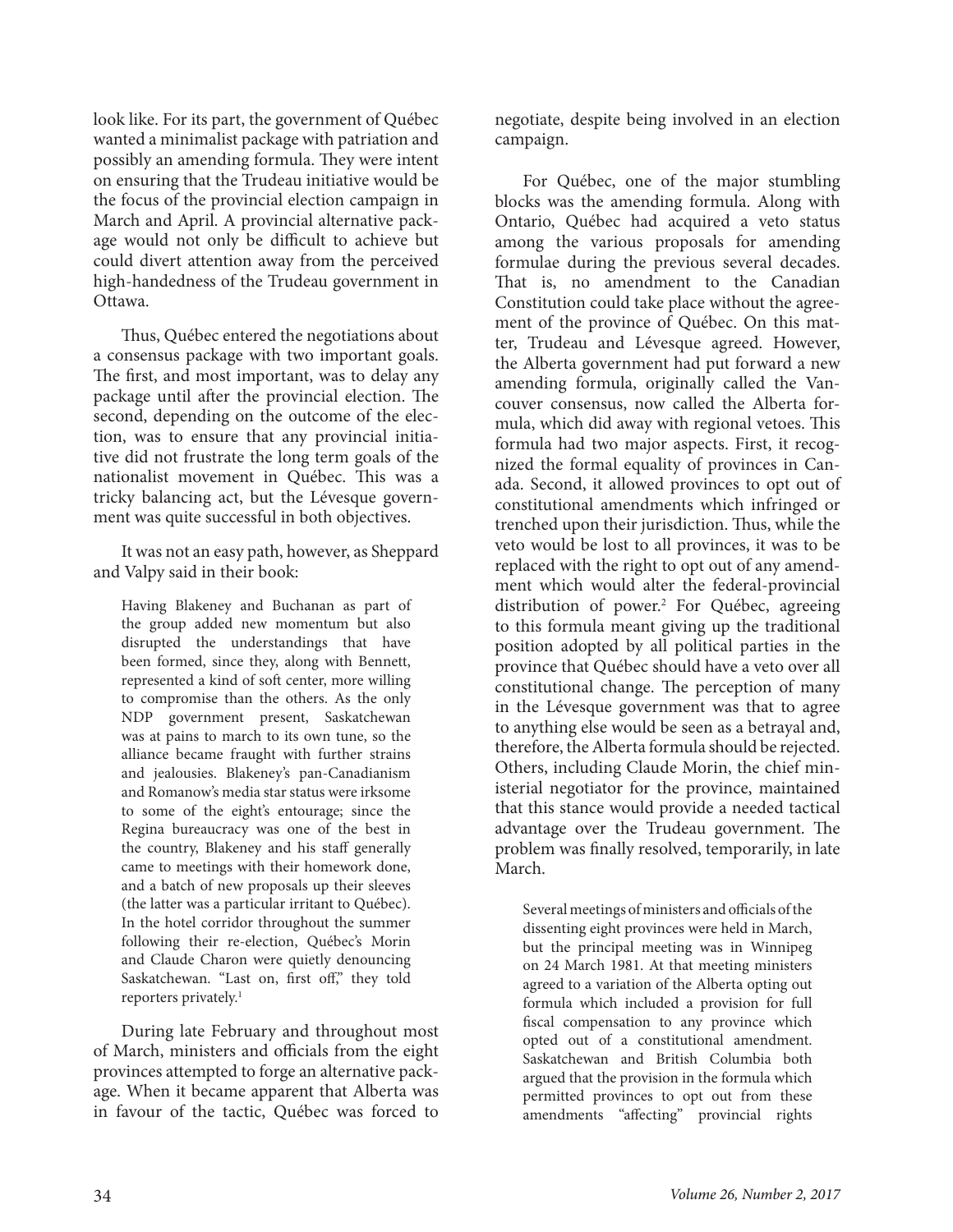was too broad. The discussions produced a variation of this feature by limiting the opt-out to only those amendments which derogated from provincial rights. As well, Saskatchewan and British Columbia convinced the others to insert a provision that opting out required a two thirds vote of the legislature. Several of the provinces, including Newfoundland, Manitoba, and Alberta, hesitated at the two thirds majority provision, but all, including Québec, finally agreed. (Québec was represented only by an official since the government was in the midst of a general provincial election.) These arrangements were confirmed in a conference telephone call amongst the premiers on 30 March 1981.<sup>3</sup>

Whether or not the provinces should go beyond patriation and an amending formula was another matter of contention. Several provinces, most notably British Columbia and Saskatchewan, recommended several options for handling the "charter issue." The federal charter of rights and freedoms had become extremely popular with several key interest groups and with Canadians in general. By restricting themselves simply to patriation and an amending formula, the dissenting provinces were left open to potentially damaging criticism.

The difficulty was that although all of the eight provinces recognized the tactical problem posed by the Charter, there was little support, especially for the Trudeau version, among the eight. In particular, Manitoba and Québec were vigorously opposed, while other provinces like Saskatchewan, wanted a substantially different version of a charter. Therefore, the eight provinces initially chose to omit any version of a charter, relegating it to "further discussion" during future negotiations. As expected, Québec was especially pleased with this decision since they viewed the charter as a centralizing agent in the Canadian Federation.4

Although they had agreed not to include a charter, the government of Saskatchewan was not convinced of the wisdom of this decision. They were also worried about whether or not Québec could be trusted to keep the agreement on the amending formula after the election. Therefore, the Saskatchewan bureaucrats produced several

"fallback" variations on both issues for Premier Blakeney. Saskatchewan continued to believe that if the alternative patriation package was to be credible, it would need to include some kind of "charter alternative." An internal document outlined the possible alternatives.

The first alternative would be to say that the provinces were only willing to proceed with patriation and an amending formula at this time. A charter could be considered at a later date. "Indeed, it could even be the first item on the agenda for the three-year post patriation negotiation period."5 The second alternative was to agree to proceed now with a charter that would apply only to the federal government and its agencies. "This procedure was proposed by the federal government itself in 1978."6 The third alternative was more complex. It was outlined in an internal briefing note to the Premier in early April of 1981.

We would be willing to explore various techniques that might be used to allow a full-blown charter to go ahead as part of the patriation exercise. Possible techniques might include: opting in; opting out; the addition of a non obstante clause; a provision that would exempt existing laws from the charter. One suggestion along these lines came from Gordon Robertson; the charter would not take effect for four years, during which period provinces could choose to opt out by legislative resolution.7

The fourth alternative was to agree to a limited charter immediately, with fundamental freedoms and democratic rights only, and negotiate the rest after patriation. A sub-alternative to this approach was to split the charter into two parts, with fundamental freedoms and democratic rights binding on all governments and the rest subject to opt in, opt out, or non obstante.

The fifth alternative was to agree to Trudeau's charter "holus bolus" if he accepted the amending formula put forward by the Gang of Eight. Finally, the sixth alternative was to agree to Trudeau's charter in the patriation exercise but only as part of a broader constitutional reform which might include changes to the national institutions and division of powers.<sup>8</sup>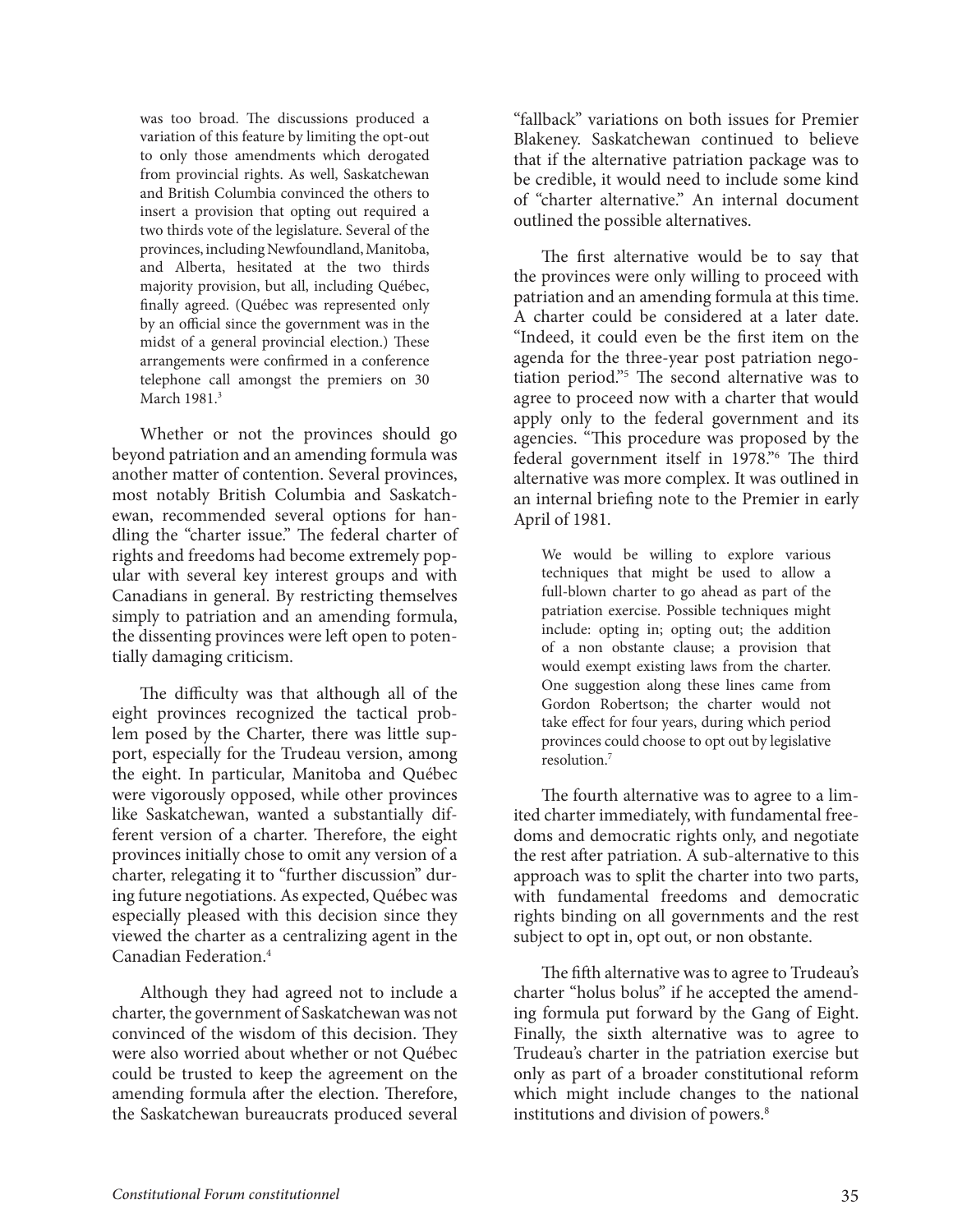While all of these alternatives were interesting, the Premier and his advisers were not convinced that any of them were possible. In an internal memo of April 10, various decision options were outlined for various scenarios, including the charter. Number 5 was entitled "How to handle the Charter Issue."9

Recommendation: try to convince others of need [sic] to reach some accommodation (probably on [sic] basis of option three or four as outlined in attachment five, charter of rights — options). *If unsuccessful, stick with Alberta.*  (Emphasis mine)

"Sticking with Alberta," was clearly a touchstone of Saskatchewan's approach at this meeting. The Blakeney government had few close allies among the other opposing provinces. Indeed, as noted above, Québec considered Saskatchewan to be an unreliable participant. In practical terms, this meant that if Saskatchewan was to be successful on any particular issue it would almost always require Alberta's support.

### **A Brand-New Game**

The re-election of the Parti Québecois in the April 14 election was a stunning political turnaround. Only a year earlier, it looked as if the Liberal Party, under the leadership of Claude Ryan, would win the election handily. Indeed, most senior politicians in Canada, including Allan Blakeney, were looking forward to having a federalist as premier of the province. For his part, Blakeney had worked hard to develop a personal relationship with Mr. Ryan. There were many similarities between the two leaders: they were both considered cerebral, did not suffer fools gladly, and generally were not thought to be "natural politicians." In 1980, when the two met in Québec city — a meeting at which I was present — it was thought that there would be considerable high-level discussion about the constitution and the state of Canadian politics. There was some of that, but interestingly the majority the time was spent on the mundane matters that faced provincial political leaders, such as by-elections, speeches, and "low-level" political matters. Both leaders were animated and quite friendly in the discussion. Unfortunately for Premier Blakeney, Mr. Ryan was decisively defeated in the April 14 election and the provincial government was faced with having to deal with the Parti Québecois, now re-elected and in a much stronger position.

The fears that a re-elected PQ would be much more difficult to deal with were quickly borne out when the Premiers met in Ottawa on the evening of April 15. As mentioned above, during a telephone conversation between the eight premiers on March 30, 1981, all first ministers had agreed to the package including patriation and an amending formula. The meeting on the evening of the 15<sup>th</sup> was to be a formality. To be fair, Premier Lévesque had indicated over the phone that he had some minor problems with the package but nothing substantial. As it turned out, Lévesque insisted that the two-thirds provision of the amending formula be removed. In other words, a decision to opt out of a particular amendment could be triggered by a simple majority in a legislature, and not a two-thirds majority.

This provision had been considered crucial by British Columbia and Saskatchewan. Consequently, the meeting turned into a marathon bargaining session. Finally, at three in the morning, all eight premiers agreed to Lévesque's demands. The two-thirds provision was removed.

One can only speculate on the motivations of Premier Lévesque. He may have honestly had second thoughts after March 30 or, more likely, the provision had been bothersome for him from the beginning but he was reluctant to force a showdown with the other seven provinces before the election. Bolstered by his new mandate, he and his government now felt much more confident in demanding the change. As Premier Sterling Lyon from Manitoba said afterwards, "we all knew Lévesque had a game to play. It would have been naïve to think otherwise. He would always use the caveat of sovereignty association."10

One of Lévesque's senior advisers, Martine Tremblay, indicated in an interview in 2011 that they had only a little room to maneuver and that the challenge was to get as much as was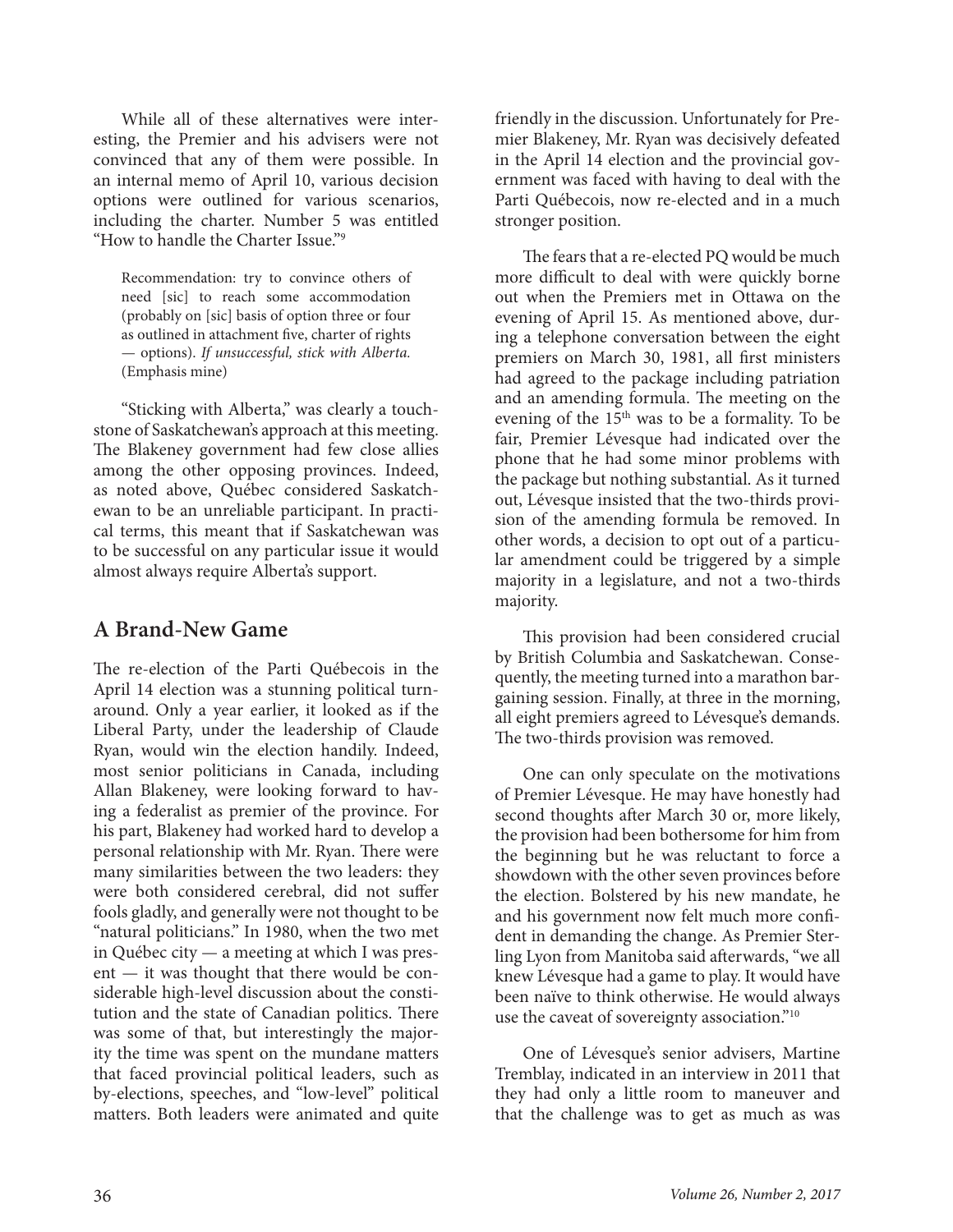possible for Québec without rupturing the common front.11 Claude Morin, his Minister of intergovernmental affairs, said, "the truth — and the problem — is that the Accord of April 16 was, for us, a defense mechanism and, for them, a negotiating tool… . It contained the maximum concessions that Québec, given the gravity of the situation, could accept with any decency and, at the same time, the maximum dissent that the Anglophone provinces allow themselves when faced with the 'national government of Canada."<sup>12</sup>

Most often the agreement of Québec to the April Accord has been characterized as a huge gamble for the Lévesque government. They had arguably given away the traditional veto and at the same time had agreed, through the provisions of the new amending formula, that all provinces were "equal." For his part, the Prime Minister argued that the amending formula was unacceptable because it would allow "incremental separatism" in the future.<sup>13</sup>

However characterized, the impact of Lévesque's late-night demands on the dissenting provinces was dramatic. What should have been a positive meeting was immediately transformed into a rather surly, uninspiring gathering. It became quite clear to the other seven provinces that Québec would be operating from a position of political strength and that their willingness to compromise with either the other members of their own group or with the federal government was going to be minimal. The stage was set for a slow-motion breakup of the Gang of Eight.

For its part, the Saskatchewan delegation left the meeting feeling quite discouraged. As expected, the federal government quickly denounced the Accord for all of the reasons that Saskatchewan had outlined to the other members of the group. In particular, the Prime Minister pointed out that there was no charter of rights and freedoms, and an amending formula which would be largely unworkable and lead to incremental separatism. Further, there was no guarantee that there would be progress on any of the other constitutional matters that required attention. As expected, he rejected it out of hand.

In real terms, the Accord had little impact on the Canadian public. Despite some advertising and positive statements by most of the provincial governments involved, Canadians remained largely ignorant of the proposal. In other words, had other events not transpired, including most importantly the Supreme Court decision, there is little to suggest that the dissenting provinces could have succeeded in selling their package as an alternative to what the federal government was pushing through Parliament.

The real impact, as noted above, was in the impact of the meeting and the agreement on the dissenting provinces.

## **Forging Ahead**

The months after April 16, and before the Supreme Court decision, were generally quiet on the matter of patriation. Despite the near-fiasco of the April 16 meeting, the Gang of Eight continued to be united in their opposition to the federal initiative. Therefore, the ministers responsible for the Constitution decided to meet on June 4, 1981 in Winnipeg. This meeting was called to assess the various initiatives underway in Great Britain and to attempt to devise a strategy to deal with an impending Supreme Court decision. For the most part, little has been written about this meeting. At the time, it was not considered to be very important. However, I consider it to have been crucial.

The meeting was held in the legislature building in Winnipeg. All eight governments were represented at the ministerial level and had with them their most senior civil servants and advisers on constitutional matters. At the time, the government of Manitoba was still chairing the Annual Premiers Conference and so was the *de facto* chair of all of the provinces until the next provincial Premiers' meeting took place in August in British Columbia. This meant that Manitoba chaired the meetings of the Gang of Eight as well.<sup>14</sup>

The meeting was called to order at around 10 a.m. on the morning of June 4, 1981. The agenda was approved, including: a discussion about the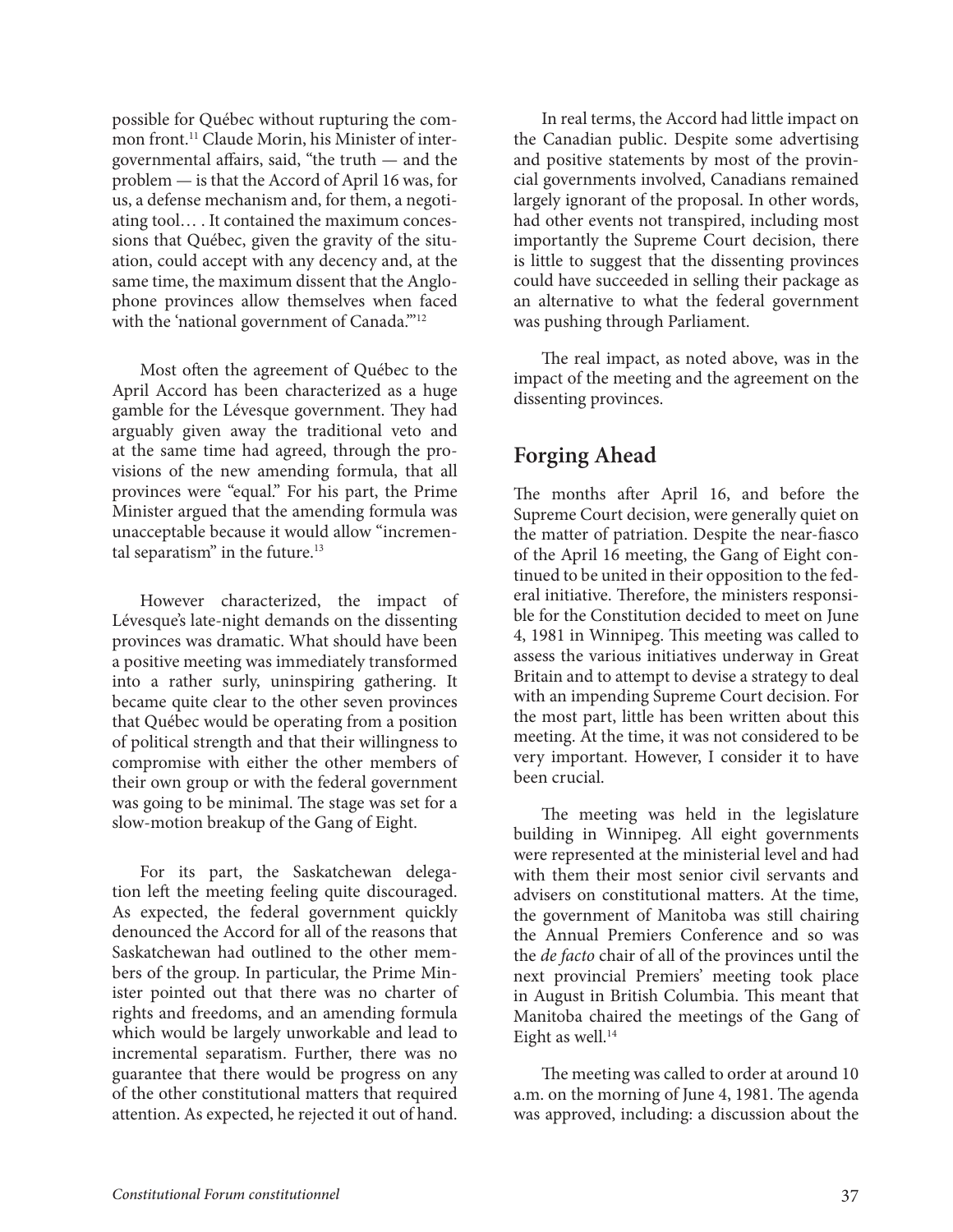Supreme Court decision and possible reaction by various governments; the petition being prepared for submission to the British Parliament; polling on the subject of the Constitution; and, reports on activities by various provinces in Great Britain as they sought to convince the British Parliament to reject the Trudeau patriation package. However, despite the formal agenda, most of the discussion was about how to react to possible variations of a Supreme Court decision.

The meeting opened on the subject of the Supreme Court decision itself. Speaking first, the Québec minister said that he had originally been quite pessimistic about the decision but was now cautiously optimistic. The Alberta minister responded by saying that there were more provincially oriented judges during the hearings than he had expected. He also indicated that Alberta would continue to oppose the federal patriation plan regardless of the decision of the Supreme Court. Québec then reiterated that position, affirming that it would continue its vigorous opposition to the federal plan. Mr. Morin, the Minister of Intergovernmental Affairs for Québec, also indicated that his government had been re-elected in large part because it had opposed the Trudeau effort. His tone and enthusiasm prompted me to write a comment in my notes that this sounded a lot like PQ propaganda. He went on to reveal that they thought the main field of battle would be in London, although they would fight on in Québec and Canada as well. He concluded by saying that there would be a special committee of ministers set up in Québec on this matter in the next weeks.

Once again, his tone was quite enthusiastic.15

The Prince Edward Island Minister was quite a bit more subdued and reported that they were not wedded to any Ottawa line. He said that it was difficult for Islanders to understand why this was important but that he was making progress on the matter. He said, "We can't be too preoccupied with it."16 He went on to say, "[we] must play our cards correctly. [We] cannot fight them on the beaches. People believe that the Supreme Court will decide."<sup>17</sup> He concluded by saying that they would go to London to help with resistance to patriation but that they would shift gears

depending on the Supreme Court decision. If it was a narrow decision, such as a 5/4 split, they would fight. However, if it was a 6/3 decision, they probably would not go to London. The PEI Minister stood in marked contrast to the enthusiasm of Québec and even Alberta.

The Minister from British Colombia, Garde Gardom, was more pessimistic about the Supreme Court decision. He indicated that he thought that the provinces had to gear up for loss and that any Supreme Court win for the feds would provide the federal government with a mandate to proceed. In his opinion, there would be a split decision against provinces. He also wondered what Joe Clark, leader of the official opposition in the House of Commons, would do if there was a split decision and a strong *obiter* about whether or not the federal government should proceed. He concluded by saying "if we are going to London on a split decision we must have public opinion behind us." He also indicated that the provinces should try to command the national stage. I indicated in my notes that I thought this was a fairly tough yet well-thoughtout position for British Columbia. Gardom concluded by noting that 1981 was 50 years after the passage of the *Statute of Westminster* and that he wanted to see what was in the judgment before making any final decision about what British Columbia would do.

Interestingly, BC, which would become the chair of the provinces in August, seemed to be much more pessimistic than Québec about the decision. They also seemed to be quite pragmatic about what could and could not be done in the face of a Supreme Court decision.

The Québec Minister intervened again to say that if the decision came down before August, Sterling Lyon should go to Ottawa and reply on behalf of all of the provinces. He also recommended that the premiers hold a conference call on that day and that there should be a draft statement for each scenario. He concluded by recommending that Manitoba arrange with the court for a four-day notice on the release of the judgment. He went on to say that if the judgment came down during the legislative session that his government would adjourn and then reassemble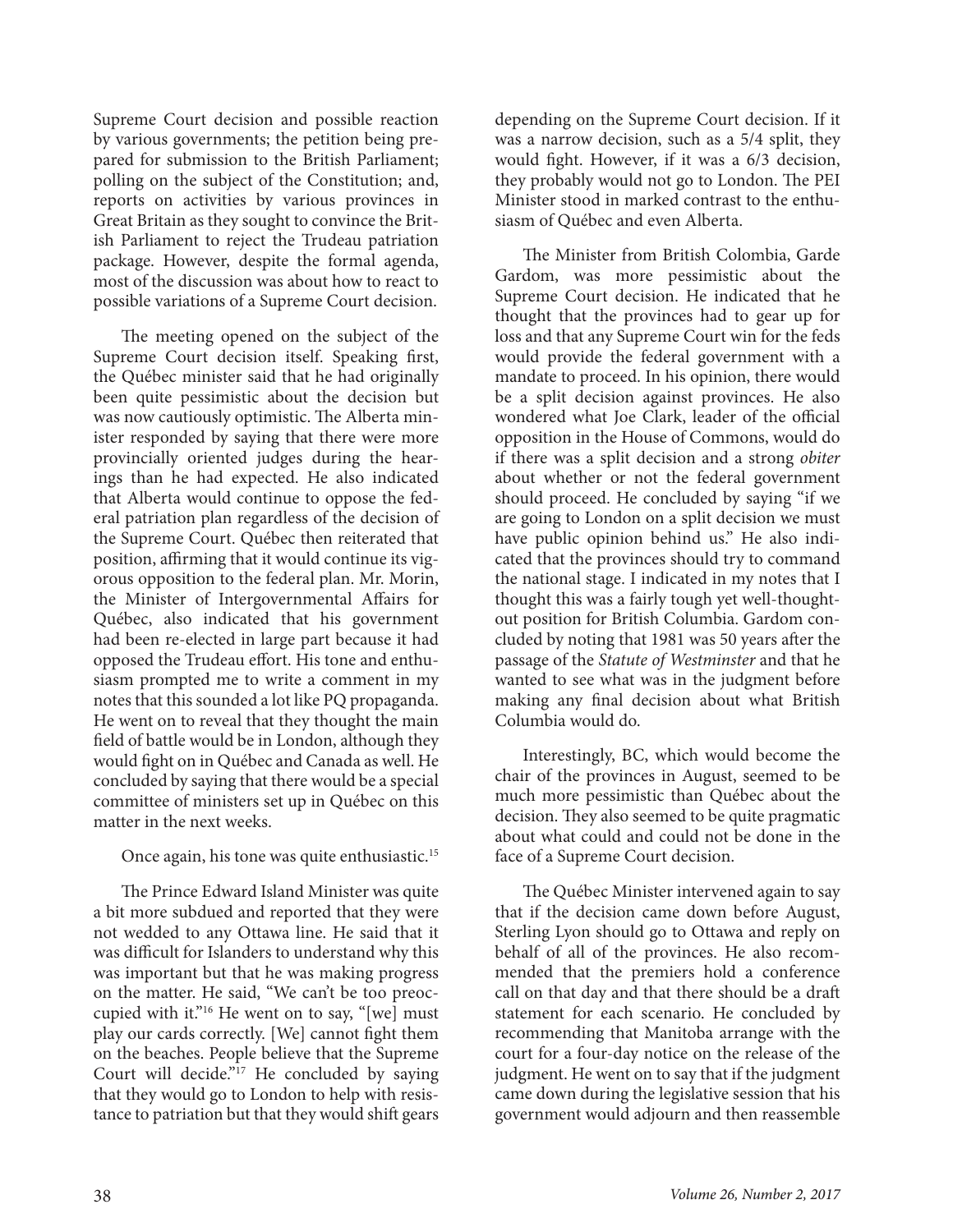the legislature for a "spectacular" which probably meant a special session of the Québec legislature, with a specific resolution about the judgment itself.18

At this point, Saskatchewan intervened for the first time. Mr. Romanow asked the minister from Québec if the people of Québec were not tired of the Constitution. Morin replied that there was some fatigue on the issue, but also said, "we will fight the matter here (in Québec), I will try to change opinions." The other minister for Québec, Claude Charron intervened vigorously. He pointed out that if the federal initiative went through it would have a profound impact on Québec. "If the charter is accepted the government of Québec's powers will be diminished. They will be less than in 1867. Do you accept that Québec should be less than it was in 1867?" Once again, it was a very hard line.

Claude Morin then went on to say "we are going to London, even if we are alone. We will not go to a federal provincial conference if it is called. *We will never accept it (emphasis mine).* [The federal patriation plan]"19

The British Columbia Minister then asked, "will you return to Sovereignty Association?"

The Québec Ministers replied, "Not right away, but later. Suppose no other province supports us. We will go it alone. We will spend money etc. We knew that we would win the election. But now we know for sure that it was PET's [Pierre Trudeau's] name that changed it [the election result]."

The other delegations were again quiet, being caught off guard by the candour of the Québec Minister. In particular, his statements raised the question for us as to whether or not Québec would ever accept any constitutional change.<sup>20</sup>

The ministers continued their discussion of four items. First, they agreed that they would try to get four days advance notice of the decision from the Supreme Court of Canada. Second, if they did get notice from the Court, they agreed that there ought to be a conference call among the premiers. Third, on the day of the decision they agreed that there ought to be a committee

of officials in Ottawa. Finally, there was a suggestion that Sterling Lyon should go to Ottawa and represent the premiers on the day of the decision. There was some reluctance in accepting this suggestion. Alberta did not think it necessary that anyone go to Ottawa. Manitoba also said that their inclination was to stay home.

Roy Romanow reiterated that any statement on behalf of the provinces was important and that there might have to be a serious discussion ahead of any statement by Sterling Lyon.

Québec agreed. They then went on to discuss the possibility of a provincial win before the court and the reaction by the federal government. "I agree." said Mr. Morin. "There can be two reactions to a provincial win. The federal government could propose further discussions, or they could propose a conference with Trudeau. At that conference they could say, 'get rid of Québec.'"

Claude Morin again warned the group against allowing the federal government to divide them. "This will be their best opportunity to get rid of Québec. Do not be so kind or naïve as to give him a platform."

Mr. Romanow responded, "why do not we just put forward the Accord at a conference?"

Claude Morin replied, "he will use it in discussion. Two years later we will get another *coup de force*. We should not provide him with the platform."

Romanow asked, "but how do we talk to a 5/4 decision?"

At this point, British Columbia intervened to inquire about the position of Ontario in the case of a narrow federal win. Mr. Gardom speculated that Ontario might not continue to support the effort. Once again, Québec indicated that, regardless of the decision, they would be going to London.

Garde Gardom asked, "I want to know if we are going to London regardless of the decision?" The Manitoba Minister responded, "we need to see the judgment." The ministers then reverted to discussion about the previous agreement that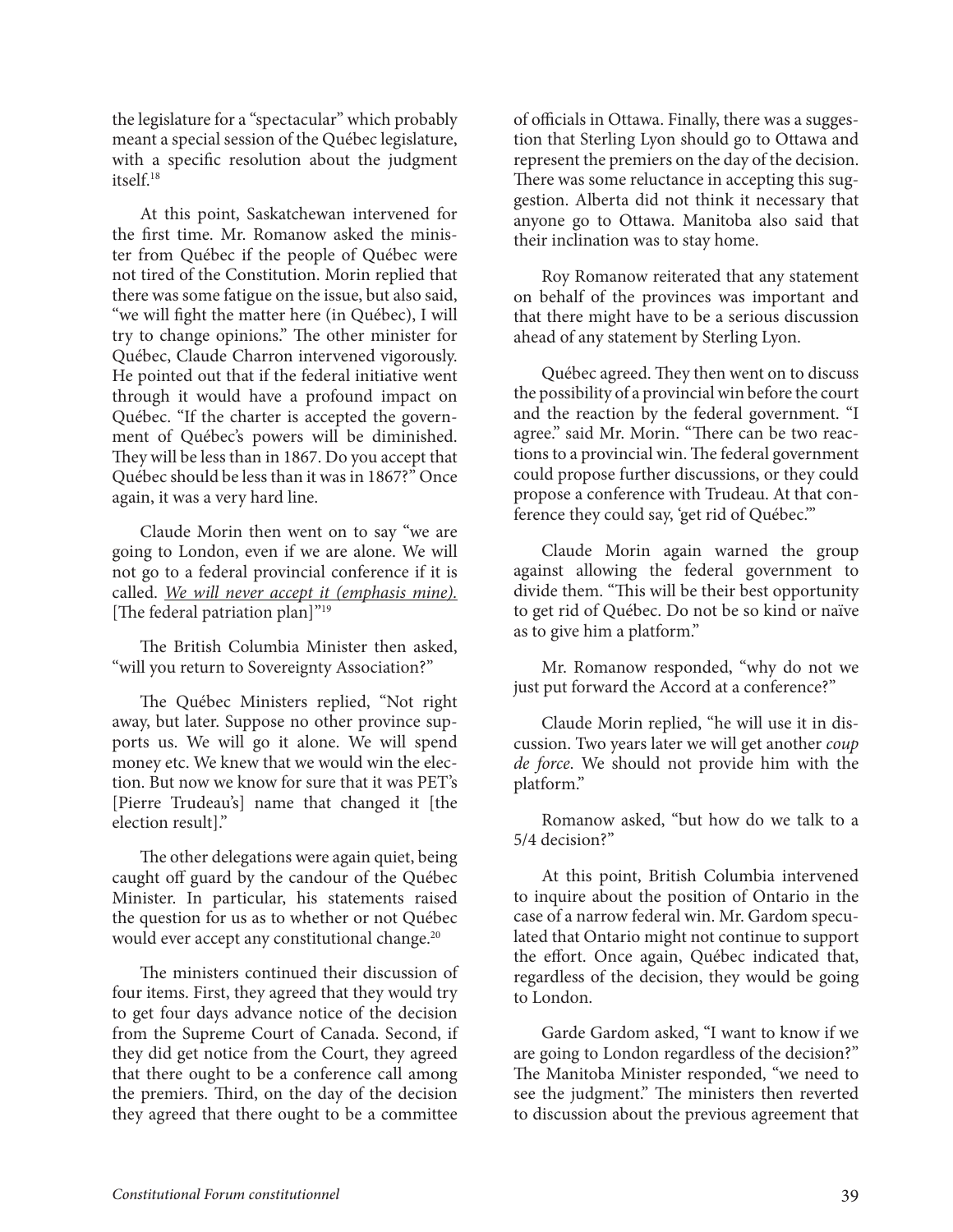they seek notice of the impending decision, set up a committee of officials, and agree on a provincial response.

This was followed by a discussion about what political actions might take place in response to the court decision. The Newfoundland Minister indicated that it would be difficult not to go to a conference after a 5/4 decision.

Claude Morin reiterated, "another conference is a trap! He will use it to make us look bad."

Roy Romanow, returning to an earlier theme, suggested, "why don't we just put forward the Accord. Why don't we use the Accord at a conference?"

"He has no intention of honouring the Accord," said Morin. "They will get out of it somehow."<sup>21</sup>

At this point, the Québec minister became very candid. He said, "if Trudeau wins sovereignty association wins. If he [Trudeau] has a conference and it fails … sovereignty association wins. If he does not have a conference — we get rid of him — and sovereignty association wins."22

At this juncture, I leaned over to Mr. Romanow and said, "Roy, I understand how *he*  wins. Ask him how *we* win."

So, Roy pointedly asked Morin, "Claude, I understand how *you* win in all of these scenarios, but how do *we* win?"

Morin looked at Roy Romanow with a puzzled expression. It was clear that he did not understand the question. In his mind, there were only two positions: you were either for Trudeau, or you were opposed to him. It never occurred to him that there could be a different position for the rest of us.<sup>23</sup>

At this point, the meeting adjourned for lunch. When the afternoon session reconvened, it was occupied almost entirely with the details of responding to the Supreme Court decision and discussing the roles of the various provinces in Great Britain. At the end of the meeting, the various delegations dispersed to their home provinces with varying degrees of enthusiasm. Certainly, the delegations from British Columbia and Saskatchewan were deeply upset by the obvious intentions of Québec. In particular, they both realized that there was almost no chance of a negotiated settlement between a federal government headed by Pierre Trudeau, and a Québec provincial PQ government now firmly re-elected for four years.

## **Conclusion**

Earlier, I described this meeting of the provincial ministers as very important, indeed critical, to the slow-motion breakup of the Gang of Eight. I remain convinced of that conclusion. In our minds, in Saskatchewan, it was abundantly clear that no compromise between Trudeau and Lévesque was possible. Each was intransigent, each was optimistic, and each of them was more interested in the battle over patriation than they were in seeking any compromise. This left little manoeuvring room for the other dissenting provinces.

After this meeting, it became apparent to us that we would have to put together a package which might satisfy one or the other side but probably not both of them. At this time, before the Supreme Court decision, there was little hope that we could avert a full-blown conflict which would reach all the way to Westminster in Great Britain. Indeed, we were very worried that this conflict had the potential to break up the country since it likely would provide the PQ government of Québec with the chance to hold another referendum, a referendum which this time might be successful.

Of course, the Supreme Court decision made it possible for all sides to return to the table. In particular it provided sufficient "heavy weather" to force the federal government back to the negotiating table in one more conference.

This was a scenario that the PQ government wished to avoid. Claude Morin accurately predicted that Québec could become isolated at such a conference. Nevertheless, it was one of the sce-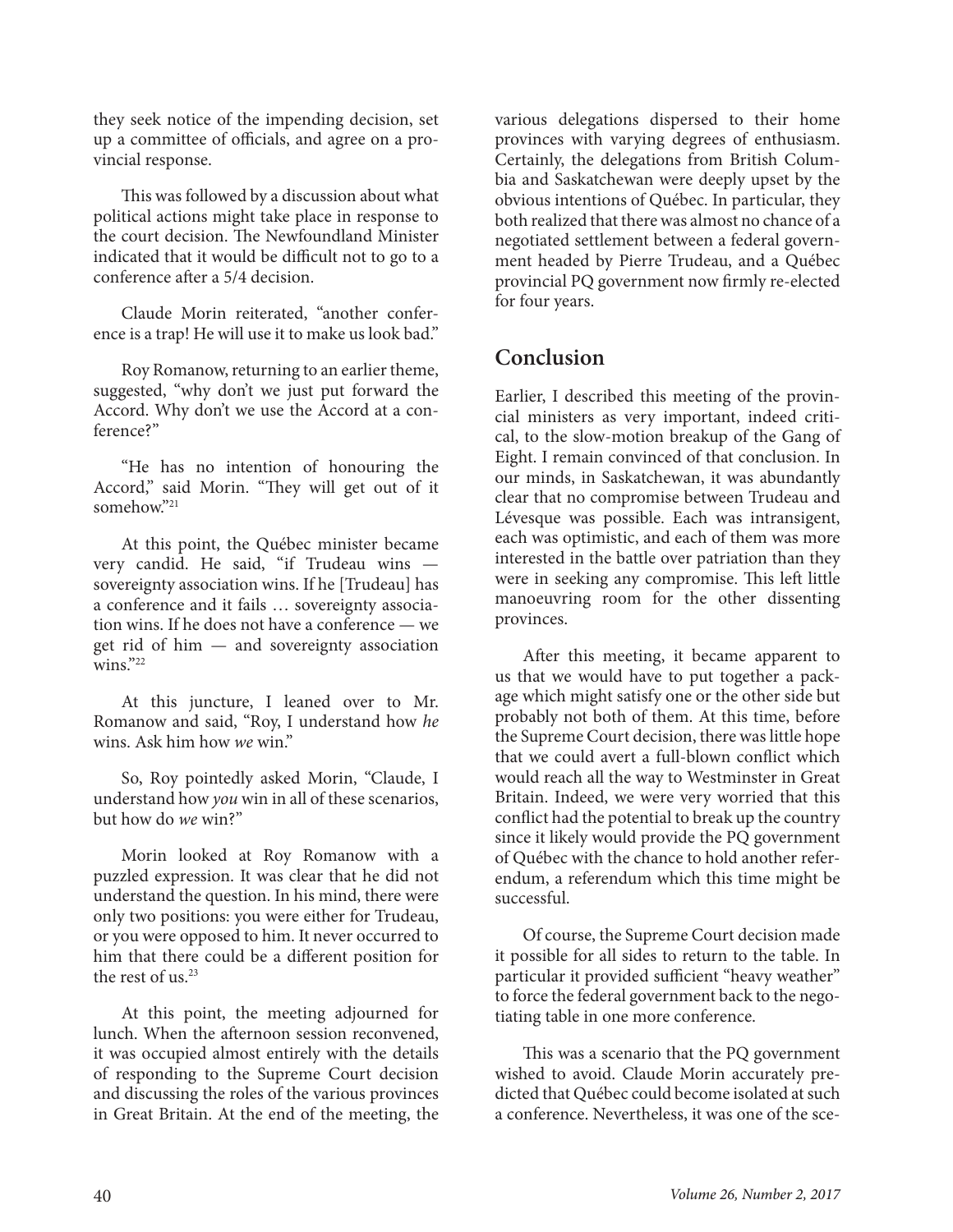narios in which he also believed that sovereignty association could win in the next referendum.

More importantly, it became apparent to provinces like Saskatchewan that they needed to more forcefully articulate a position distinct from both Trudeau and Lévesque. This required the agreement of not only harder-line provinces like Alberta, but also provinces like Ontario which were supporting the federal government. In other words, it had to be demonstrated to both Trudeau and Lévesque that the other nine provinces mattered, that they had interests that were distinct from those two sides, and that they were willing to force one or the other side to agree with them. Unfortunately, in June 1981 there appeared to be little room for such an outcome. As we know, this became possible in November and resulted in the patriation package which was agreed to by the nine provinces, and reluctantly, the federal government, without the agreement of Québec.

### **Endnotes**

- 1 Robert Sheppard & Michael Valpy, *The National Deal: The Fight for a Canadian* (Toronto: Macmillan Canada, 1984) at 192 [Sheppard & Valpy].
- 2 A variation of this formula is the one that was agreed to by the federal government and the nine provinces in the negotiations of November, 1981.
- 3 Roy Romanow, John Whyte & Howard Leeson, *Canada… Notwithstanding: The Making of the Constitution 1976–1982* (Toronto: Carswell/ Methuen, 1984) at 130.
- 4 In this view they were probably correct. A number of Canadian scholars have written on this subject: see e.g. David Milne, *Tug Of War: Ottawa and the Provinces Under Trudeau and Mulroney* (Toronto: James Lorimer and Company, 1986) at 56.
- 5 Government of Saskatchewan, "Confidential Briefing Note — Charter of Rights — Options" (April 1981).
- 6 *Ibid*.
- 7 *Ibid*.
- 8 *Ibid*.
- 9 Internal briefing document prepared by Robert Weese (10 April 1981).
- 10 Sheppard & Valpy, *supra* note 1 at 195.
- 11 Ron Graham, *The Last Act: Pierre Trudeau, the Gang of Eight, and the Fight for Canada* (Toronto: Penguin Canada, 2011) at 108.
- 12 *Ibid* at 111.
- 13 I am not entirely in agreement with this characterization. In my opinion, the new amending formula allowed the province of Québec, and any future separatist government, to opt out of any constitutional amendment which diminished their jurisdiction, with no financial penalty whatsoever. I am more inclined to agree with those who argue that the formula allowed maximum flexibility for any future sovereigntist government, perhaps even to the extent that it could become largely de facto independent, if not independent in law. It was also in line with the Québec strategy that would allow the Québec government to "win" if the constitutional agreement went through without Québec's agreement, or if it was frustrated and eventually died because of opposition in Canada, the PQ government could also claim victory. In other words, in any scenario the separatist government of Québec would "win."
- 14 A complete list of the delegations is not now available. Where the identity of a minister or official is known it is inserted. Otherwise, comments are attributed to the province concerned.
- 15 I indicated in my notes at the time that I wondered if this was the PQ plan for the next run at a referendum and whether or not the Québec people would agree with that. It was clear that he and his government were still "riding high" on their election victory.
- 16 He also made the point that there was a lot more "heat" on them regarding no energy agreement and no Dree agreement.
- 17 At the time I wrote that they were obviously under pressure and probably would not stand up to that pressure in the long run. In other words, they might be open to various compromises in the future.
- 18 Once again in my notes I indicate that both the tone and substance of the Québec intervention indicated a very hard line position.
- 19 I recall specifically that there was dead silence in the room at this intervention.
- 20 That is, as I said in the note, "they are either in with the eight or they are not — they must sign with us."
- 21 This was a critical junction in the discussion for me. As I said in my notes, it became apparent that Québec would never agree to any constitutional change. They were intent on maintaining the political fight with Trudeau. They had no intention